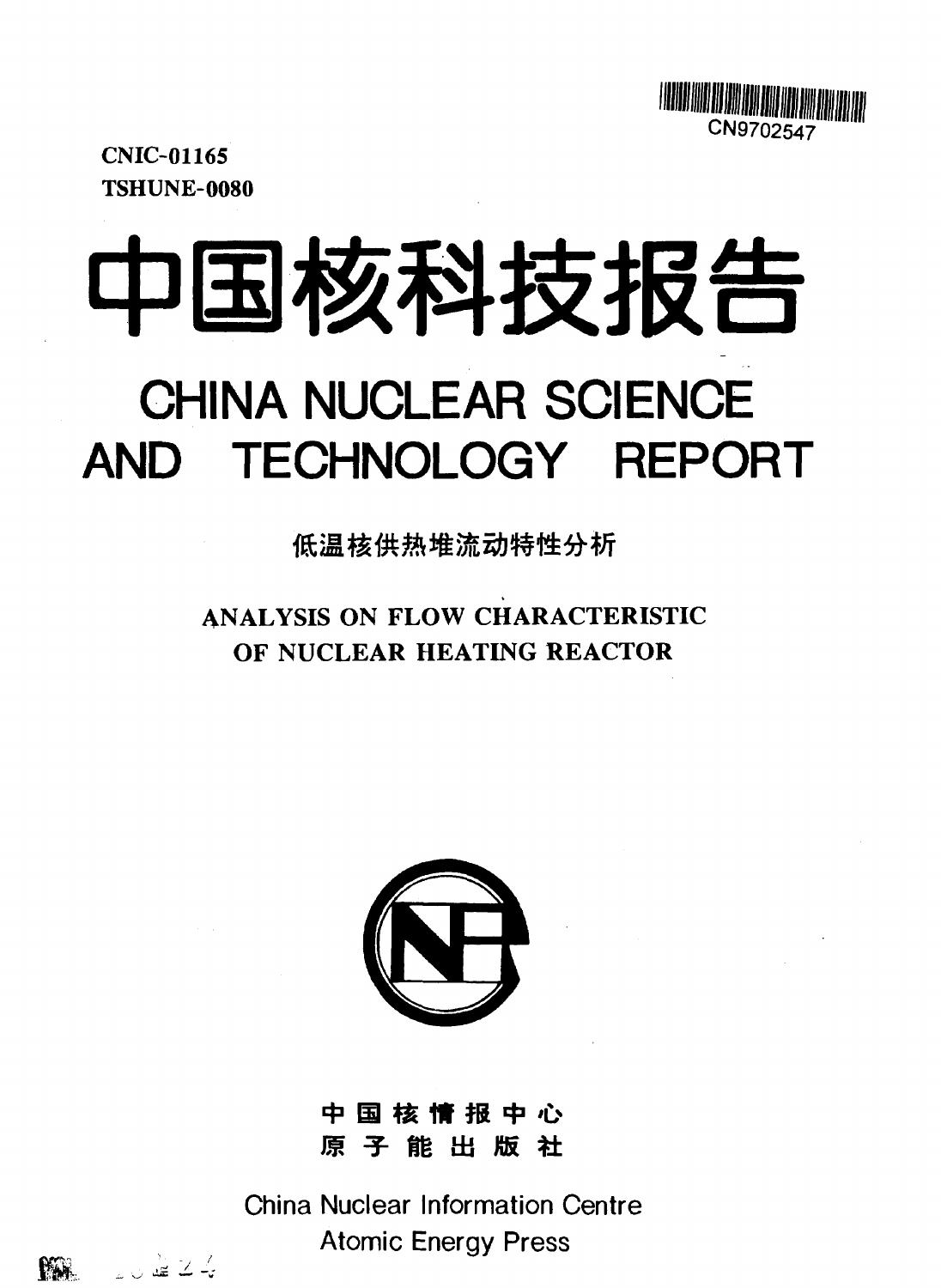

姜胜耀:清华大学核能技术设计研究院教授, 1984年毕业于清华大学,1986年在清华大学 获硕士学位,1994年在德国斯图加特大学获 博士学位。

JIANG Shengyao: Professor of Institute of Nuclear Energy Technology, Tsinghua University. Graduated from Tsinghua University in 1984 and received Ph. D degree at Stuttgart Univeisity of Germany in 1994.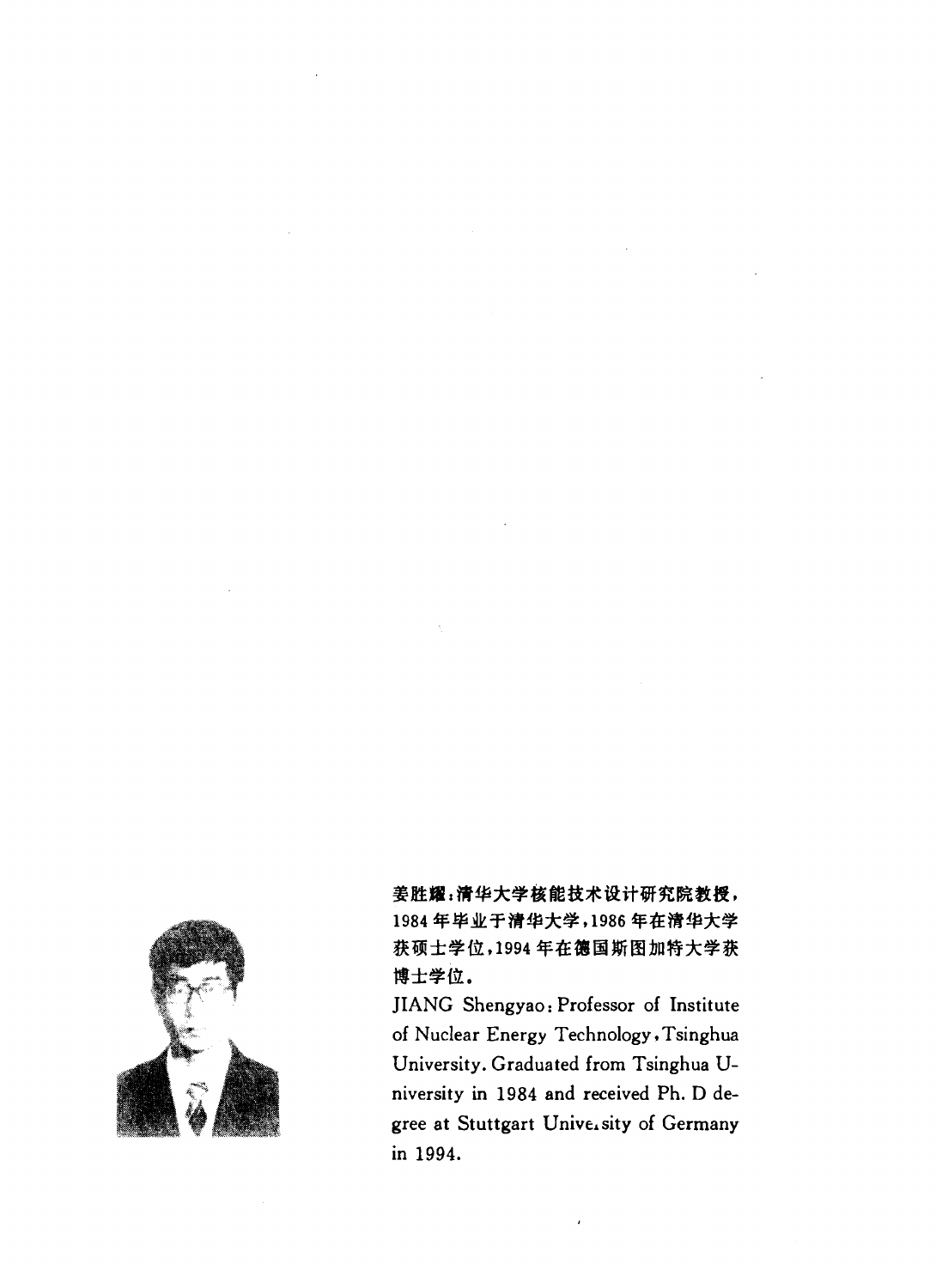# **CNIC-01165 TSHUNE-0080**

# 低温核供热堆流动特性分析

### 姜胜耀 吴莘馨

(清华大学核能技术设计研究院, 北京)

#### 摘 要

实验研究在5MW核供热反应堆模拟热工水力学实验回路 HRTL-5 上进行。分析计算基于带有质量,蒸汽质量,能量及动量守 恒方程的一维两相流漂移模型。给出了在不同系统压力,进口过冷度 及热流密度条件下的稳态和动态分析结果。研究结果表明: 加热段中 的过冷沸腾及上升段中的闪蒸对空泡份额分布及流动稳定性有重要 影响,特别是在低压条件下;在相当宽的两相流条件下,加热段中只 发生过冷沸腾;对于沸水设计工况的5MW低温堆,其堆芯出口温度 尚未达到饱和。描述了两相流振荡机理,即"零阻降"机理。在进口 过冷度相当宽范围内 (OK<ΔT<28 K), 对系统流条件, 存在3个区 域,即稳定的两相流,整体和过冷沸腾不稳定流和过冷沸腾以及单相 稳定流。给出了系统流量在小热流密度扰动下的响应特性。在此基础 上给出了稳定边界图的计算和实验值。

 $\mathbf{1}$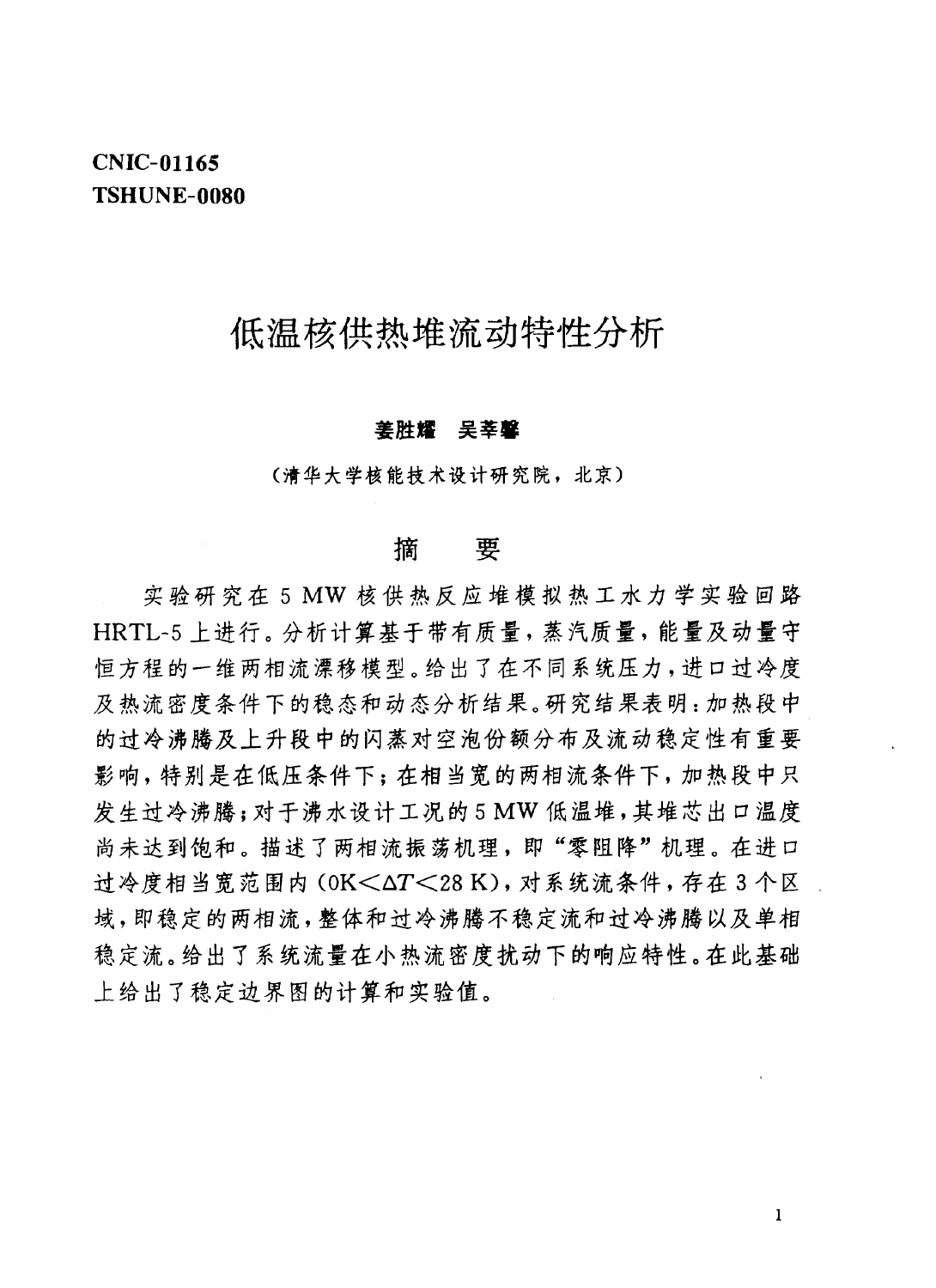# **Analysis on Flow Characteristic of Nuclear Heating Reactor**

JIANG Shengyao WU Xinxin

(Institute of Nuclear Energy Technology of Tsinghua University, Beijing)

# **ABSTRACT**

The experiment was carried out on the test loop HRTL-5, which simulates the geometry and system design of a 5 MW Nuclear heating reactor. The analysis was based on a one-dimensional two-phase flow drift model with conservation equations for mass, steam mass, energy and momentum. Clausius-Clapeyron equation was used for the calculation of flashing front in the riser. A set of ordinary equation, which describes the behavior of two-phase flow in the natural circulation system, was derived through integration of the above conservation equations in subcooled boiling region,bulk boiling region in the heated section and in the riser. The method of time-domain was used for the calculation. Both static and dynamic results are presented. System pressure, inlet subcooling and heat flux are varied as input parameters. The results show that, firstly, subcooled boiling in the heated section and void flashing in the riser have significant influence on the distribution of the void fraction, mass flow rate and stability of the system, especially at lower pressure, secondly, in a wide range of two-phase flow conditions, only subcooled boiling occurs in the heated section. For the designed two-phase regime operation of the 5 MW nuclear heating reactor, the temperature at the core exit has not reaches its saturation value. Thirdly, the mechanism of two-phase flow oscillation, namely," zeropressure-drop", is described. In the wide range of inlet subcooling (0  $K < \Delta T < 28$ ) K) there exists three regions for system flow condition, namely, (1) stable twophase flow, (2) bulk and subcooled boiling unstable flow, (3) subcooled boiling and single phase stable flow. The response of mass flow rate, after a small disturbance in the heat flux, is showed in the above inlet subcooling range, and based on it the instability map of the system is given through experiment and calculation.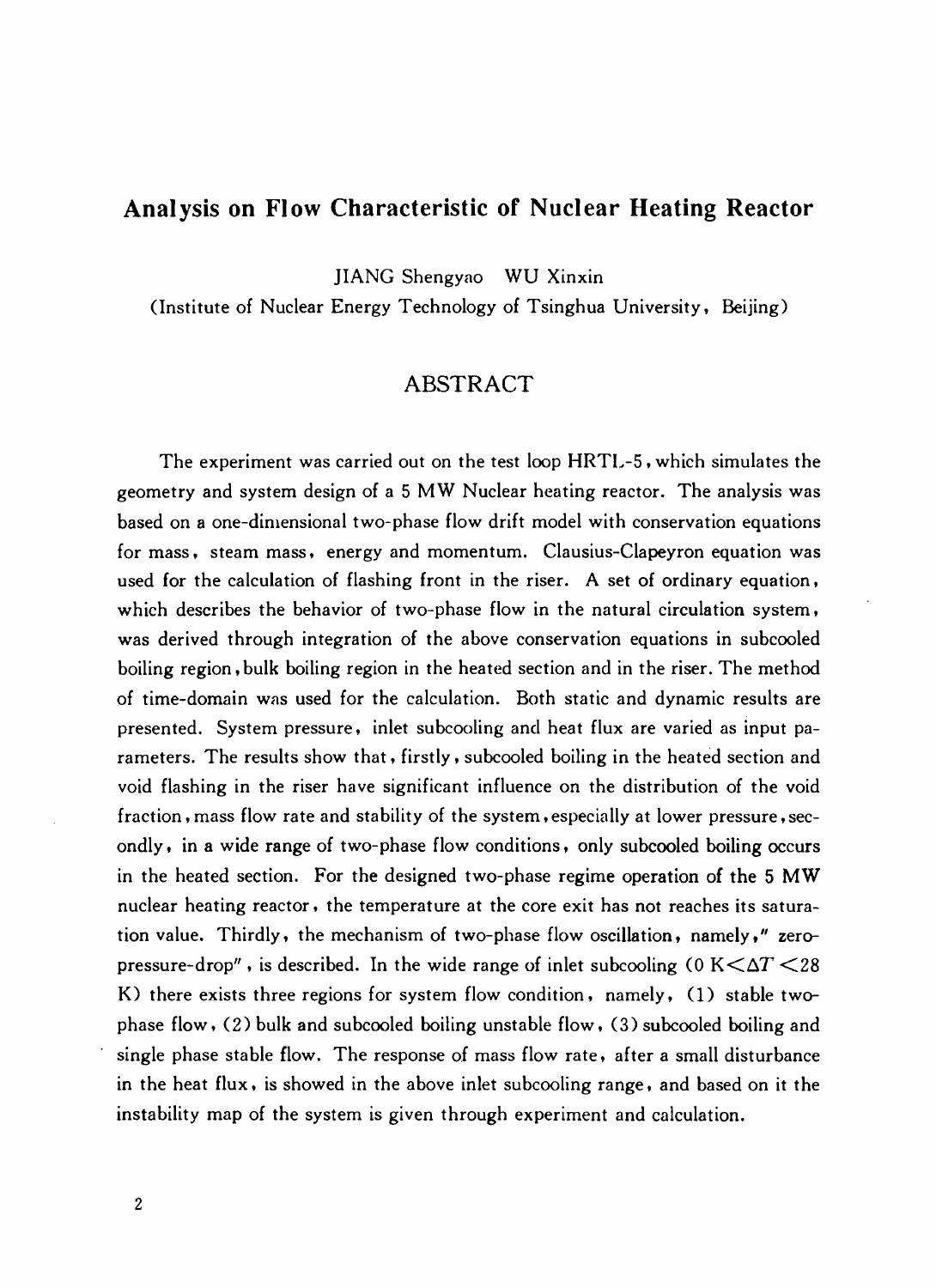# INTRODUCTION

Two-phase flow systems have widely used in nuclear power plants (especially in boiling water reactors) , industrial boilers, chemical installations etc. Many investigations of two-phase flow, mainly of forced two-phase flow circulation, have been carried out. Studies on natural circulation two-phase flow, most of them with high system pressure, have also been performed.

In recent years, along with the development of nuclear heating reactors, twophase flows with natural circulation, low pressures and low steam quality have been brought to more attention and have become an important area of research.

A nuclear heating test reactor (5 MW) developed by the Institute of Nuclear Energy and Technology (INET) has been in operation since 1989<sup>[1]</sup>. Its primary system operates at low pressure (1. 5 MPa) • low steam quality, and with natural circulation. The steam quality at the exit of the reactor core is less than 1 *%*, the void fraction due to low system pressure is relatively high. A long riser above the fuel assemblies accommodates the steam-water mixture leaving the reactor core and provides the driving force for the natural circulation. In order to investigate the hydrodynamic features of natural circulation in the primary loop of a pool-type and integrated vessel-type low temperature heating reactor (5 MW), a test loop (HRTL-5), simulating the geometry and system desing of the reactor, was erected at IN-ET. The primary loop consists of two parallel vertical sections risers and steam separators, one heat exchanger, one steam condenser and down comer, throttle valves and conception tubes. The maximal power supply is  $2 \times 200$  kW, the design pressure for the loop is 2. 0 MPa, and the total height of the test system is about 7 m. Desalinated water is used as working fluid. It enters the heated section with the required subcooling, leaves its exit as steam-water mixture, and flows through the riser into the separator. The steam coming from the separator gets into the condenser, from where the corresponding condensate flows back into the liquid section of the separator. The saturated water flows from the separator through the heat exchanger, where it reaches the specified subcooling, through the throttle valve, which is used for setting the resistance coefficient, and through the main flowmeter, and then flows back through the channel throttle valves and channel flowmeters into the inlet of the two heated sections, thus closing the natural circulation. The system pressure and the inlet subcooling are adjusted by controlling the secondary mass flow through the condenser and the heat exchanger, respectively.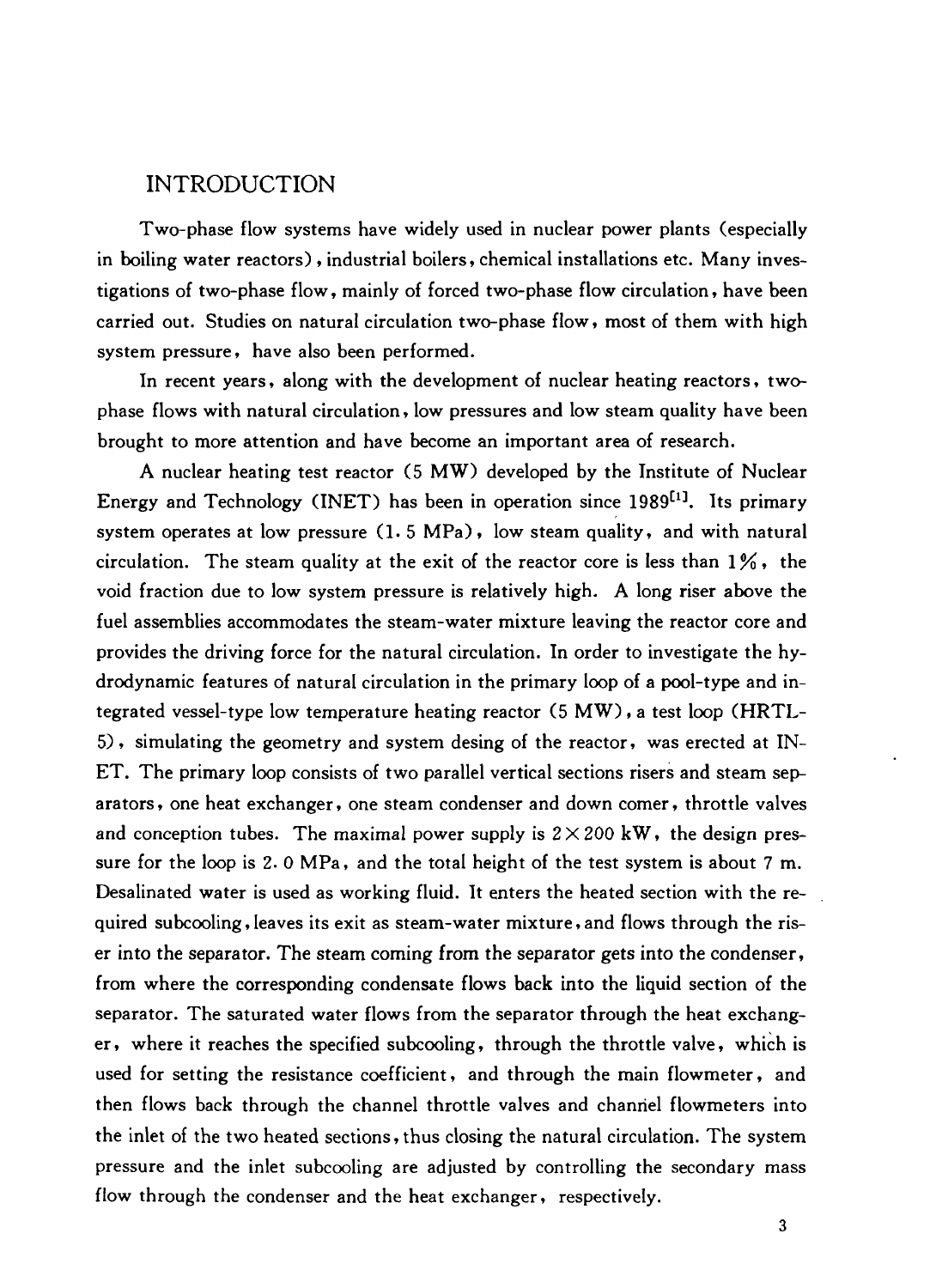A series of experimental investigation have been performed with the help of the loop. It was observed that subcooled boiling and void flashing, which is caused by pressure drop in the riser, have a great influence on the flow instability of the natural circulation system. The void fraction caused by subcooled boiling in the heated section is very important for neutronic feedback in a low temperature heating reactor. The void fraction caused by void flashing in the adiabatic riser can increase the circulation mass flow rate. So it is necessary to obtain a realistic result for the distribution of the void fraction along the heated section and the riser. Recently theoretical interpretation of these experimental results has been initiated by a computer simulation, taking into account subcooled boiling in the heated section and void flashing in the riser.

The following studies are focused on the effect of subcooled boiling and of void flashing on the distribution of the void fraction and on the natural circulation flow, using a non-linear non-equilibrium hydrodynamic model.

## 1 ANALYTICAL APPROACH

Typical two-phase flow patterns for heated section and riser are shown in Fig. 1. The subcooled single-phase fluid enters the heated section at  $Z=0$ . Non-equilibrium boiling begins at *Zs*» saturated boiling at Zs (Fig. la). When the saturation temperature is not reached at the end of heated section  $Z_H$ , the non-equilibrium steam condenses partially or completely (Fig. lb) at the inlet of the riser, thereby increasing the liquid temperature. If the liquid is still subcooled (Fig. lb) , flowing up the riser it reaches finally saturation temperature due to gravity pressure drop, and void flashing begins at  $Z_F$ . The computer simulation rests on a one-dimensional two-phase flow drift model with the following conservation equations for mass, steam, energy, and momentum.

Mass conservation:

$$
\frac{\partial}{\partial t}[(1-\epsilon)\rho_{\rm F}+\epsilon\rho_{\rm D}]+\frac{\partial}{\partial z}[(1-\epsilon)\rho_{\rm F}w_{\rm F}+\epsilon\rho_{\rm D}w_{\rm D}]=0 \qquad (1)
$$

steam conservation:

$$
\frac{\partial}{\partial t}(\epsilon \rho_{\rm D}) + \frac{\partial}{\partial z}(\epsilon \rho_{\rm D} w_{\rm D}) = \frac{Uq\psi}{Ar} - \frac{Q_{\rm c}}{Ar}\tag{2}
$$

energy conservation;

$$
\frac{Uq}{A} = \frac{\partial}{\partial t} \left[ (1 - \epsilon) \rho_{\rm r} h_{\rm F} + \epsilon \rho_{\rm D} h_{\rm D} \right] + \frac{\partial}{\partial z} \left[ (1 - \epsilon) \rho_{\rm F} w_{\rm F} h_{\rm F} + \epsilon \rho_{\rm D} w_{\rm D} h_{\rm D} \right] \tag{3}
$$

momentum conservation: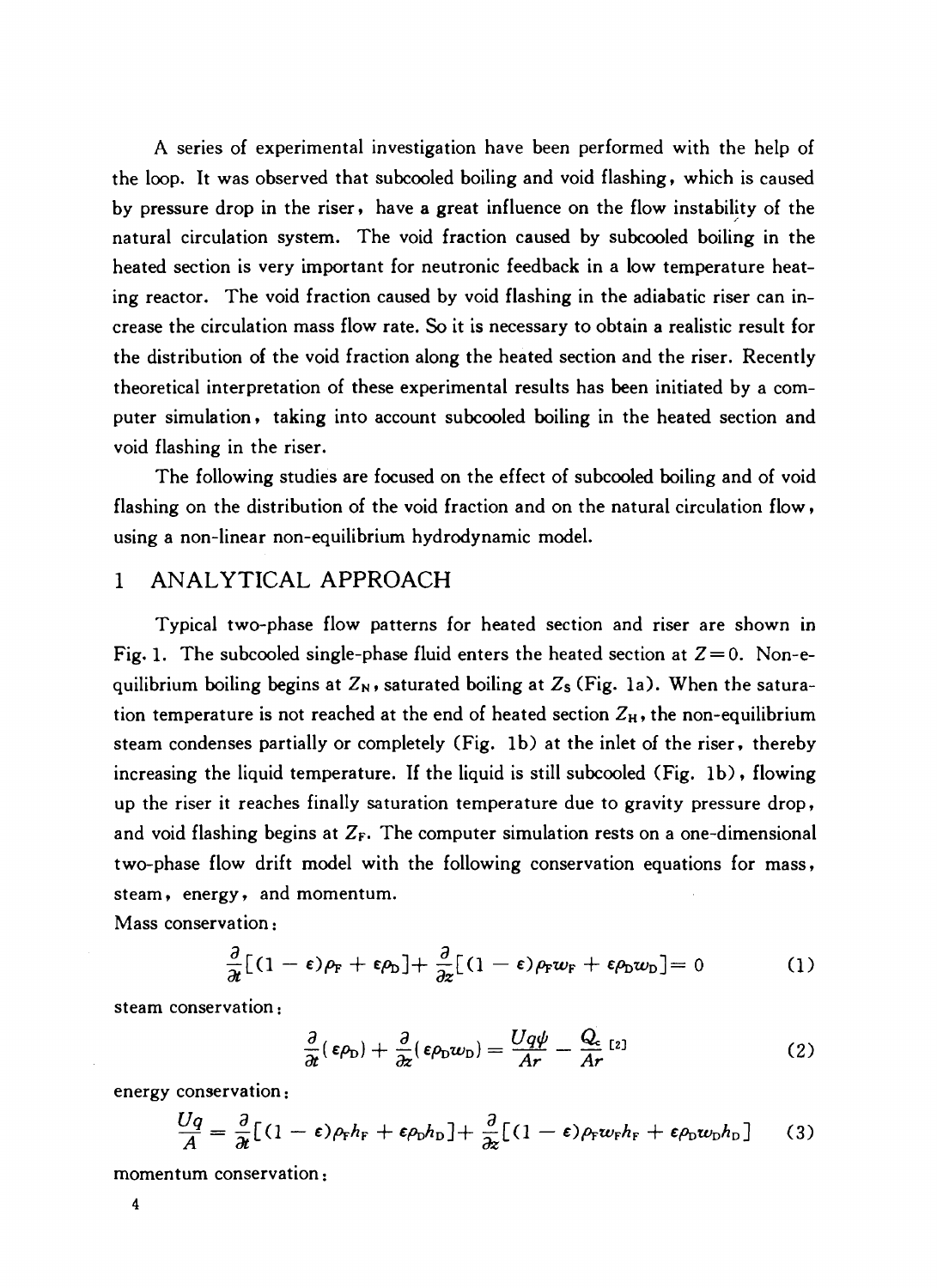$$
\frac{\partial}{\partial t} [(1 - \varepsilon)\rho_{F} w_{F} + \varepsilon \rho_{D} w_{D}] + \frac{\partial}{\partial z} [(1 - \varepsilon)\rho_{F} w_{F}^{2} + \varepsilon \rho_{D} w_{D}^{2}] =
$$

$$
- \left(\frac{\partial p}{\partial z}\right) + \left(\frac{\partial p}{\partial z}\right)_{I} + \left(\frac{\partial p}{\partial z}\right)_{f} + \left(\frac{\partial p}{\partial z}\right)_{g}
$$
(4)

To solve these equations, the following correlation<sup>[2,3]</sup> are needed;

$$
(1 - \varepsilon)w_{\rm F} = \left(\frac{1}{C_{\rm o}} - \varepsilon\right)w_{\rm D} - \frac{V_{\rm dj}}{C_{\rm o}}\tag{5}
$$

$$
\psi = \frac{(T_{\mathbf{w}} - T_{\mathbf{a}})^2}{(T_{\mathbf{w}} - T)^2} \tag{6}
$$

$$
Q_{\rm c} = \frac{3A\epsilon q}{R_{\rm B}} \frac{(T_{\rm S} - T)^2}{(T_{\rm W} - T)^2 - (T_{\rm W} - T_{\rm S})^2}
$$
(7)

$$
\rho_{\rm F} = \rho_{\rm F}(p, T), \rho_{\rm D} = \rho_{\rm D}(p, T_{\rm s}(p)), h_{\rm D} = h_{\rm D}(p, T_{\rm s}(p))
$$



Fig. 1 Two-phase flow pattern in the test loop a) Non-equilibrium and saturated boiling in the heated section; void flashing in the riser starting at  $Z_F = Z_H$ . b) Only Non-equilibrium boiling in the heated section, void flashing in the riser starting at  $Z_F > Z_H$ .

The investigated system consists of a subcocled single-phase region, a subcooled boiling region,a bulk boiling region in the heated section,a two-phase region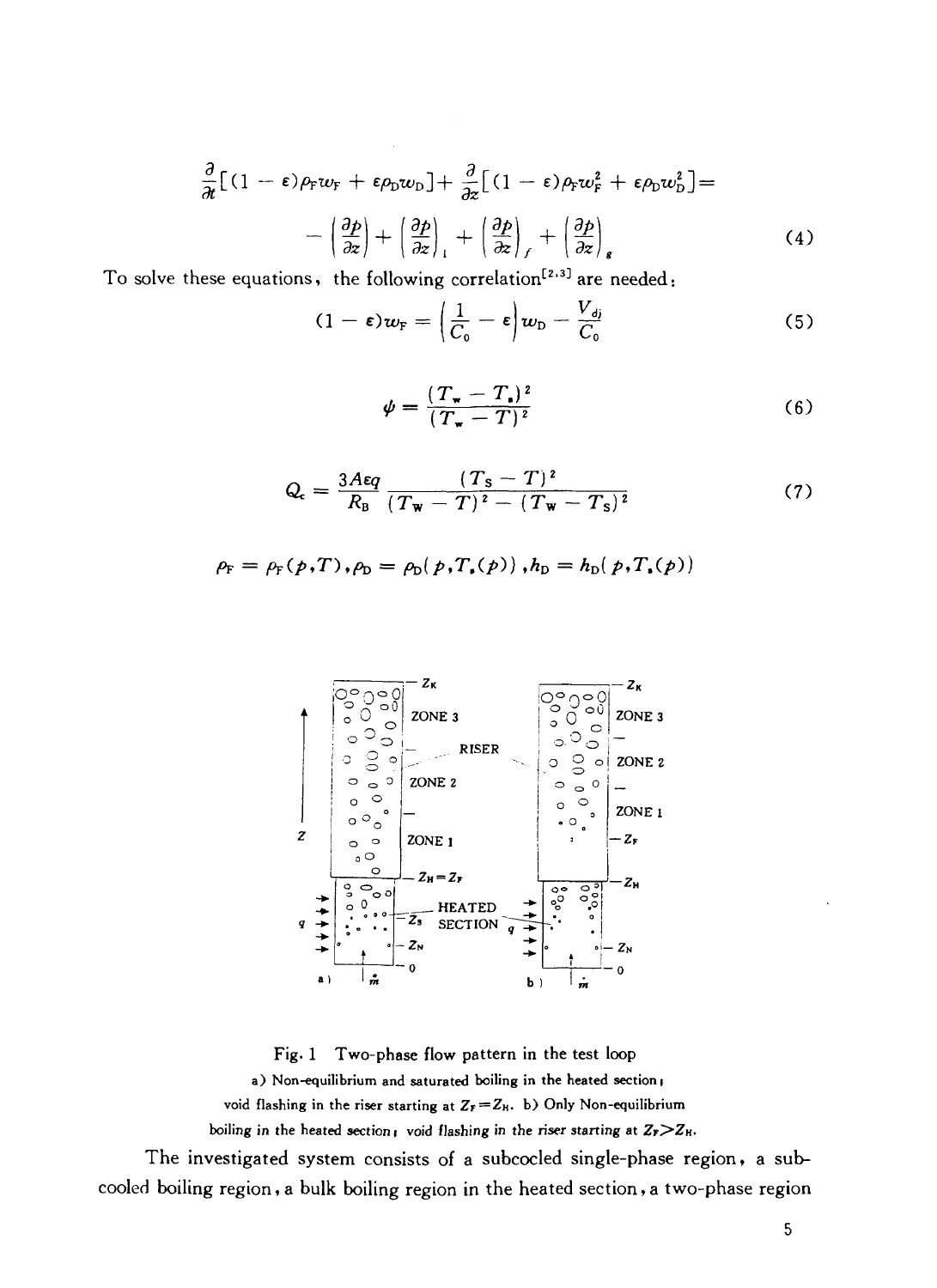in the adiabatic riser, which is divided into smaller sections in order to calculate void flashing exactly, and a single-phase region in the subcooler and down-comer. To solve the equations by an integration method, it is necessary to convert them into suitable forms.

#### **1. 1 Equations for the Heated Section**

From Eqs.  $(1)$ ,  $(2)$  and  $(3)$  we obtain the equation for the enthalpy of water:

$$
\frac{\partial}{\partial t}[(1-\epsilon)\rho_{\rm F}h_{\rm F}]+\frac{\partial}{\partial z}[(1-\epsilon)\rho_{\rm F}\omega_{\rm F}h_{\rm F}]=UqA^{-1}\left(1-\phi\,\frac{h_{\rm D}}{r}\right)^{-1}+\frac{Q_{\rm c}}{A}\frac{h_{\rm D}}{r}(8)
$$

From Eqs. (1) and (5) we get the equation for the void fraction:

$$
\frac{\partial}{\partial t}\varepsilon + \frac{\partial}{\partial z}\varepsilon w_{\rm D} = \frac{\rho_{\rm F}}{C_0\rho_{\rm FD}}\frac{\partial}{\partial z}w_{\rm D}
$$
(9)

The equation for the steam velocity can be derived form Eqs. (2) and  $(5)$ :

$$
\frac{\partial}{\partial z}w_{\rm D} = \frac{C_0 \rho_{\rm FD}}{\rho_{\rm F} \rho_{\rm D} A r} (U q \phi - Q_{\rm c}) \tag{10}
$$

#### **1. 2 Equations for the Adiabatic Riser**

From Eqs. (1) and (3) we get the equation for void fractions:

$$
\frac{\partial}{\partial t}(\epsilon \rho_{\rm D}) + \frac{\partial}{\partial z}(\epsilon \rho_{\rm D} w_{\rm D}) = -\frac{1}{r} \Big[ \rho_{\rm F} (1-\epsilon) \, \frac{\mathrm{D} h_{\rm F}}{\mathrm{D} t} + \epsilon \rho_{\rm D} \, \frac{\mathrm{D} h_{\rm D}}{\mathrm{D} t} \Big] \tag{11}
$$

with

$$
\frac{Dh_{F_s}}{Dt} = \frac{\partial}{\partial t}h_{F_s} + w_F \frac{\partial}{\partial z}h_{F_s}, \frac{Dh_{D_s}}{Dt} = \frac{\partial}{\partial t}h_{D_s} + w_D \frac{\partial}{\partial z}h_{D_s}
$$

$$
\frac{\partial}{\partial z}h_{F_s} = \frac{\partial}{\partial p}h_{F_s}\frac{\partial}{\partial z}p, \qquad \frac{\partial}{\partial z}h_{D_s} = \frac{\partial}{\partial p}h_{D_s}\frac{\partial}{\partial z}p
$$

$$
\frac{\partial p}{\partial z} = -\left[ (1 - \epsilon)\rho_F + \epsilon \rho_D \right]g \tag{12}
$$

From Eqs. (9) and (11) we obtain the equation for the steam velocity:

$$
\frac{\partial}{\partial z}w_{\rm D} = \frac{C_0 \rho_{\rm FD}}{r \rho_{\rm F} \rho_{\rm D}} \Big[ \rho_{\rm F} (1 - \epsilon) w_{\rm F} \frac{\partial}{\partial p} h_{\rm F} + \epsilon \rho_{\rm D} \frac{\partial}{\partial p} h_{\rm D} \Big] \Big( - \frac{\partial}{\partial z} p \Big) \tag{13}
$$

for the flashing front we use the Clausius-Clapeyron equation:

$$
\frac{\mathrm{d}p}{\mathrm{d}T} = \frac{1000r}{T} \frac{\rho_{\rm F}\rho_{\rm D}}{(\rho_{\rm F} - \rho_{\rm D})} \tag{14}
$$

Through integration of Eq. (8) from  $Z=0$  to  $Z=Z_N$  and from  $Z=Z_N$  to  $Z=Z_S$ , and of Eq. (14) from  $Z = Z_F$  to  $Z = Z_K$ , time dependent parameters, viz., the subcooled boiling front  $(Z_N)$ , the bulk boiling front  $(Z_S)$ , and the flashing front  $(Z_F)$ are determined. Time dependent average void fractions in each region are obtained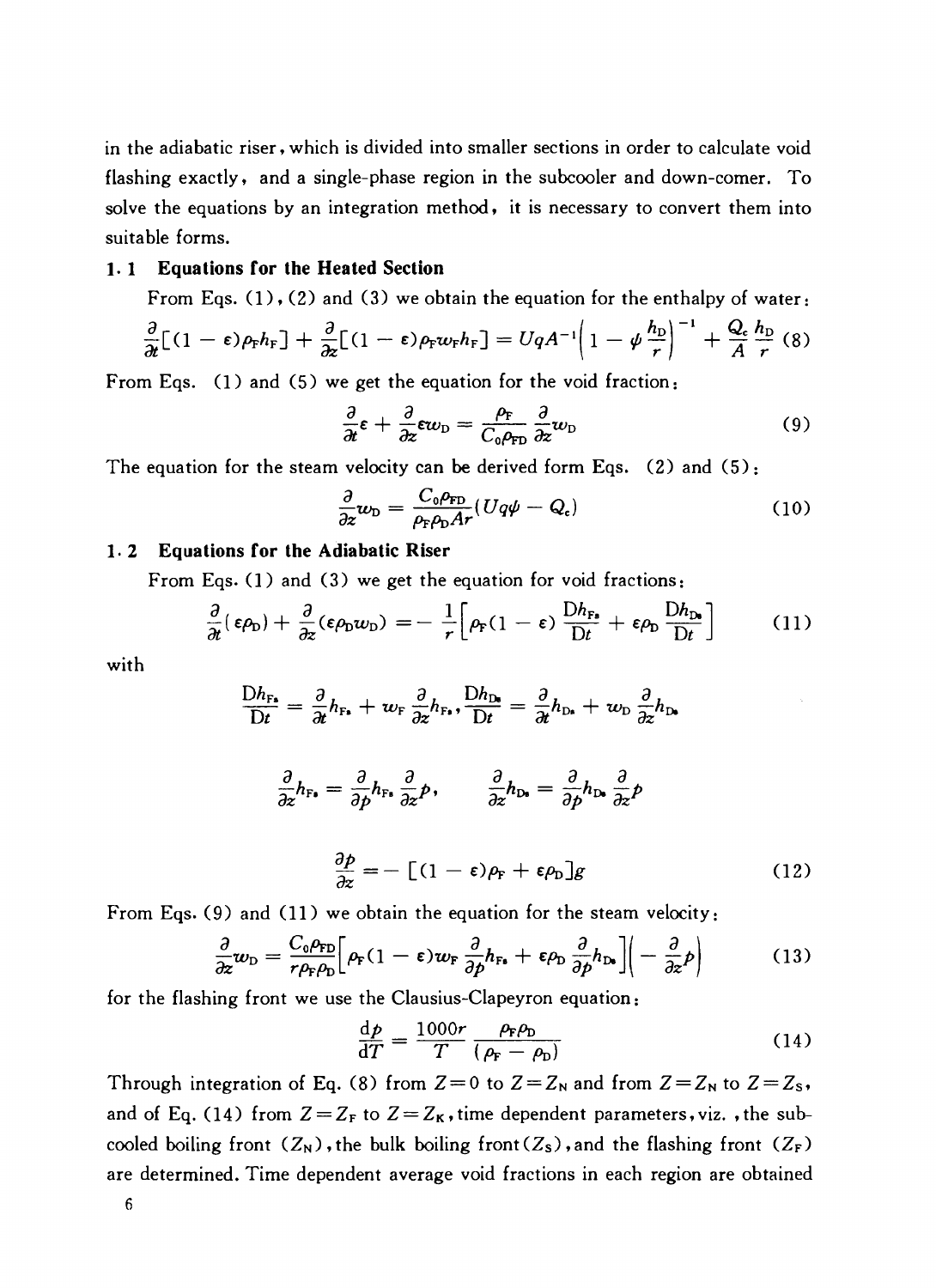through integration of Eqs. (9) and (11) in each corresponding region. Velocities in needed positions can be obtained by integration of Eqs. (10) and (13). Finally, the relationship of various parameters can be determined by integration of momentum equation (4) over the closed loop. Thereby we achieve a system of ordinary differential equations which simulate the thermohydraulic behavior of the natural circulation loop. The group of equations is solved by the Runge-Kutta-Verner 5th and 6th order method. Describing the time dependence of only a few local parameters in each region is sufficient to get a general physical understanding of the natural circulation in the loop and saves computing time.

# 2 RESULTS FOR STEADY STATE

Fig. 2 shows the mass flow rate, obtained from experiment and two different calculation models NCBF and NOBO, as a function of the heat flux. NCBF is a model which considers subcooled boiling, bulk boiling in the heated section, and void flashing in the adiabatic riser, while NOBO only takes account of bulk boiling in the heated section. It can be seen that both models predict the experimental mass flow rate well under a system pressure of 1. 5 MPa, and that in the low heat flux region the agreement with experimental data is better in the case of NCBF. The designed operating heat flux for the 5 MW heating reactor is abut 200  $\text{kW/m}^2$ . So NCBF should be used in practical analysis.





Other parameters predicted by the two models, such as void fraction, water temperature, boiling fronts, etc. , show obvious differences. These differences have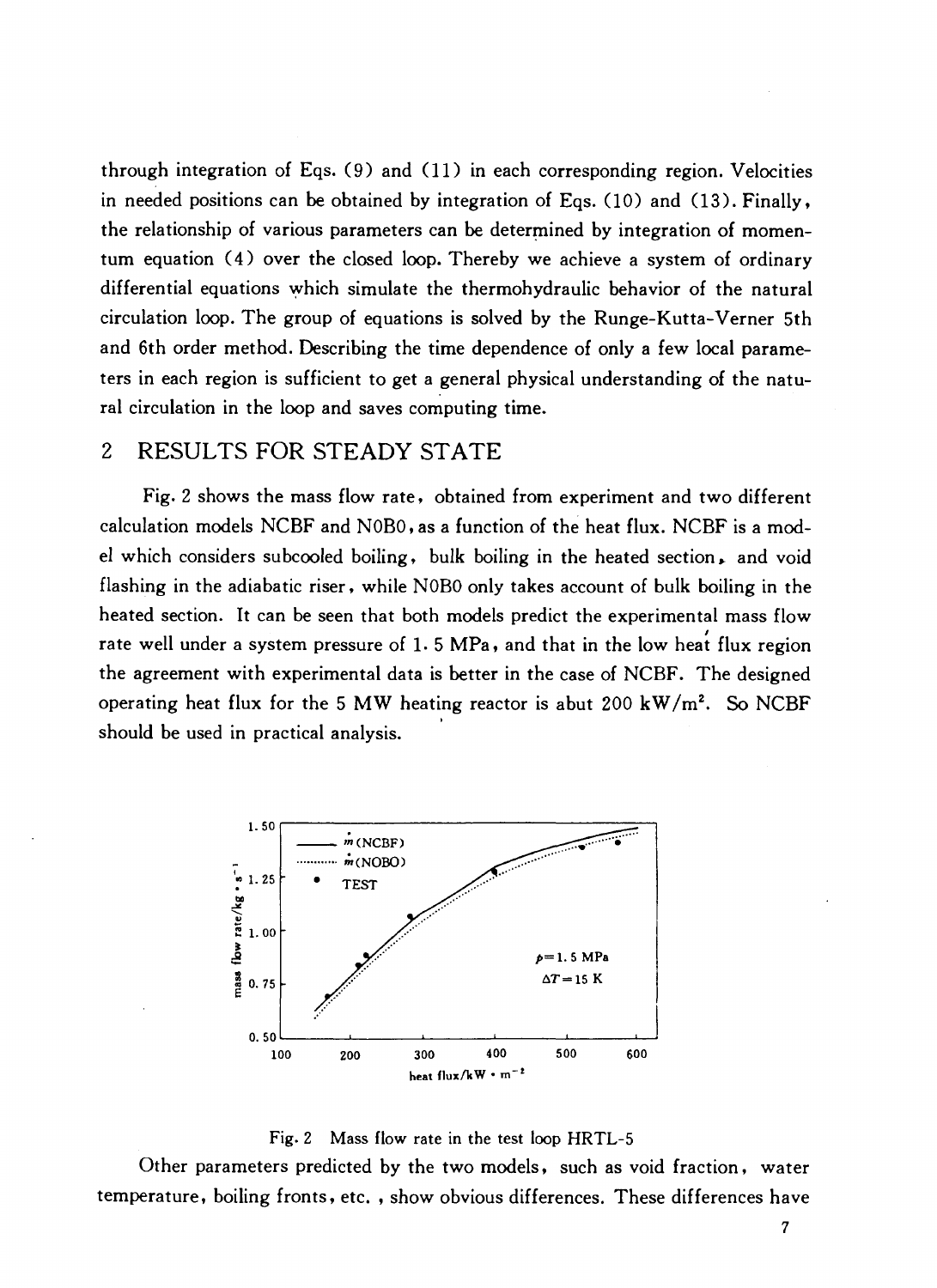a strong effect on the dynamic behavior. Fig. 3 presents the distribution of the void fraction along the heated section and the riser. In NOBO, bulk boiling occurs at the end of the heated section, between a bulk boiling front  $(Z_s=0.53 \text{ m})$  and the end of the heated section  $(Z_s = 0.58 \text{ m})$ . At the inlet of the riser the void fraction decreases due to the increased flow area, then it remains unchanged up to the end of the riset. In NCBF, subcooled boiling occurs much earlier in the heated section, between the subcooled boiling front  $(Z_N = 0.25 \text{ m})$  and  $Z_H$ . There is no bulk boiling in the heated section, because the water temperature does not reach the saturated temperature at the end of the heated section. The void fraction at the inlet of the riser decreases due to the increased flow area and the condensation of subcooled bubbles coming from the heated section. After part of the subcooled bubbles condense , the water at the inlet of the riser reaches its saturated temperature, and thermal equilibrium is reached at this position. In riser the void fraction increases because of void flashing. The flashing process can be explained as follows. As the fluid is flowing up, the static pressure decreases due to friction, acceleration and, mainly, gravity pressure drop. Therefore, water and steam are overheated, and the difference of the two saturated enthalpies of water and steam between the corresponding two points is released. The released energy evaporates part of the water. So the void fraction increases along the adiabatic riser. By the way, void flashing is a quasi thermal-equilibrium process. Two experimental points representing void flashing in the riser are given in Fig. 3. Flashing is well predicted by NCBF.



Fig. 3 Distribution of the void fraction in heated section and riser as predicted by the two models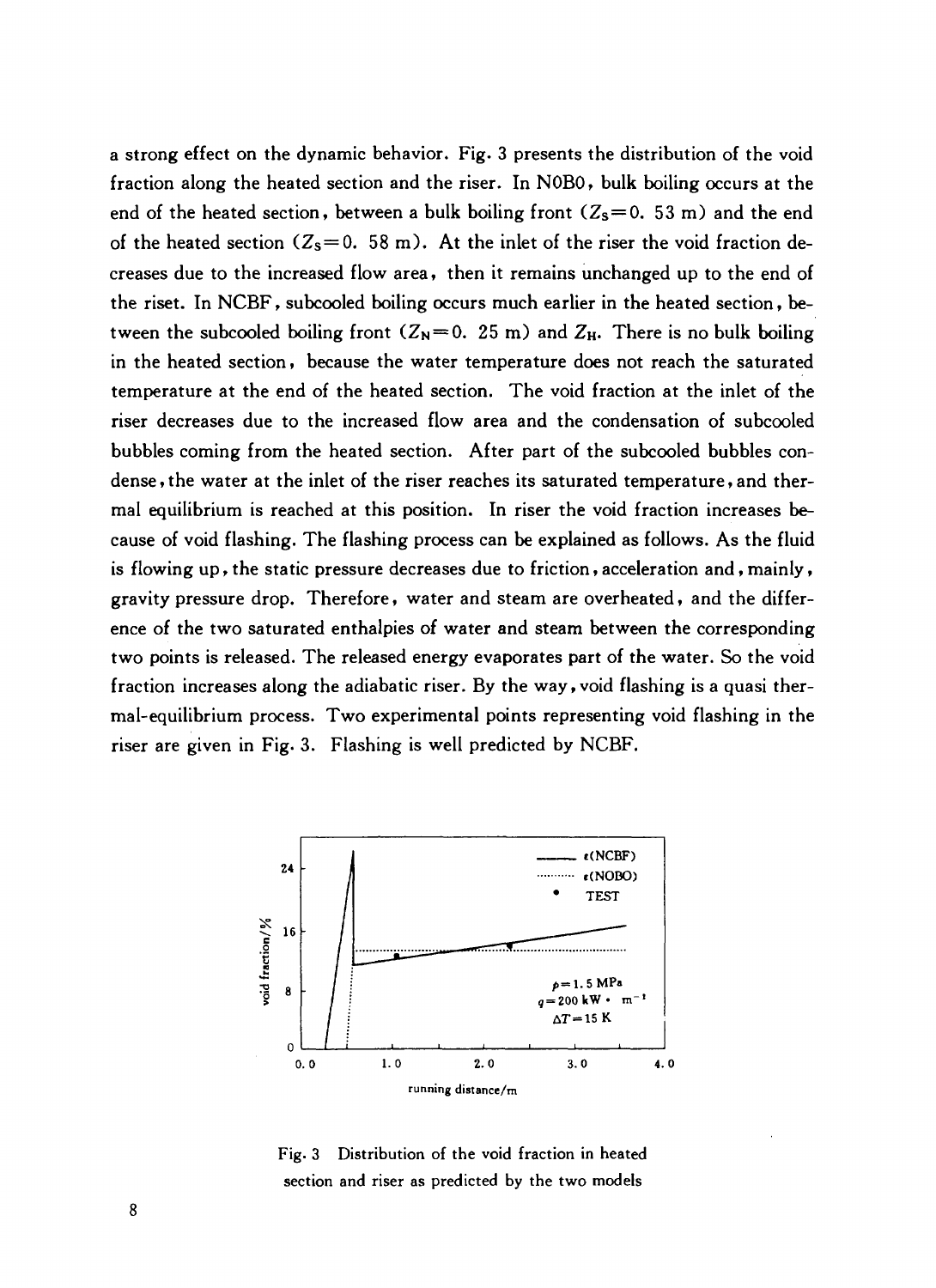Fig. 4 shows the temperature  $T_H$  and the saturation temperature  $T_H$  of the water at the exit of heated section  $Z_H$ , and the mixture temperature  $T_m$  at the inlet of riser, in dependence the inlet subcooling at  $Z=0$ . The mixing temperature is defined as

$$
T_M = \frac{w_{\text{FH}}\rho_{\text{FH}}(1-\epsilon)h_{\text{FH}} + w_{\text{DH}}\rho_{\text{DH}}\epsilon_{\text{H}}h_{\text{DH}}}{c_p G}
$$
(15)





It is the fictive maximal water temperature which would be reached if all the steam were condense. If  $T_m$  is greater than  $T_{H_s}$ , equilibrium will be reached by condensation of the non-equilibrium bubbles from the heated section, and there will be a void fraction at the inlet of the riser. The greater the difference  $T<sub>m</sub>$  and  $T<sub>H<sub>s</sub></sub>$ , the greater the void fraction will be. If  $T_m$  is smaller than  $T_{H_s}$ , there will be no void fraction at the inlet of the riser, the void in the upper, part of the riser is then purely caused by flashing. When the inlet subcooling is small,  $T_H$  equals  $T_H$ , which means that there is bulk boiling in the heated section. In a wide range of medium inlet subcooling,  $T_H$  is smaller than  $T_H$ , and  $T_m$  greater than  $T_H$ , which means that there is subcooled boiling only in the heated section, and the non-equilibrium bubbles from the heated section are partly condensed, and equilibrium bubbles exist in the inlet of the riser. When the inlet subcooling is large,  $T_H$  and  $T_m$  are below the saturation temperature  $T_{H_0}$ , which means that subcooled boiling occurs in the heated section and flashing begins not at the inlet but at the flashing front  $Z_F$  of the riser. After  $T_H$  has reached  $T_m$ , all types of boiling disappear. The saturation temperature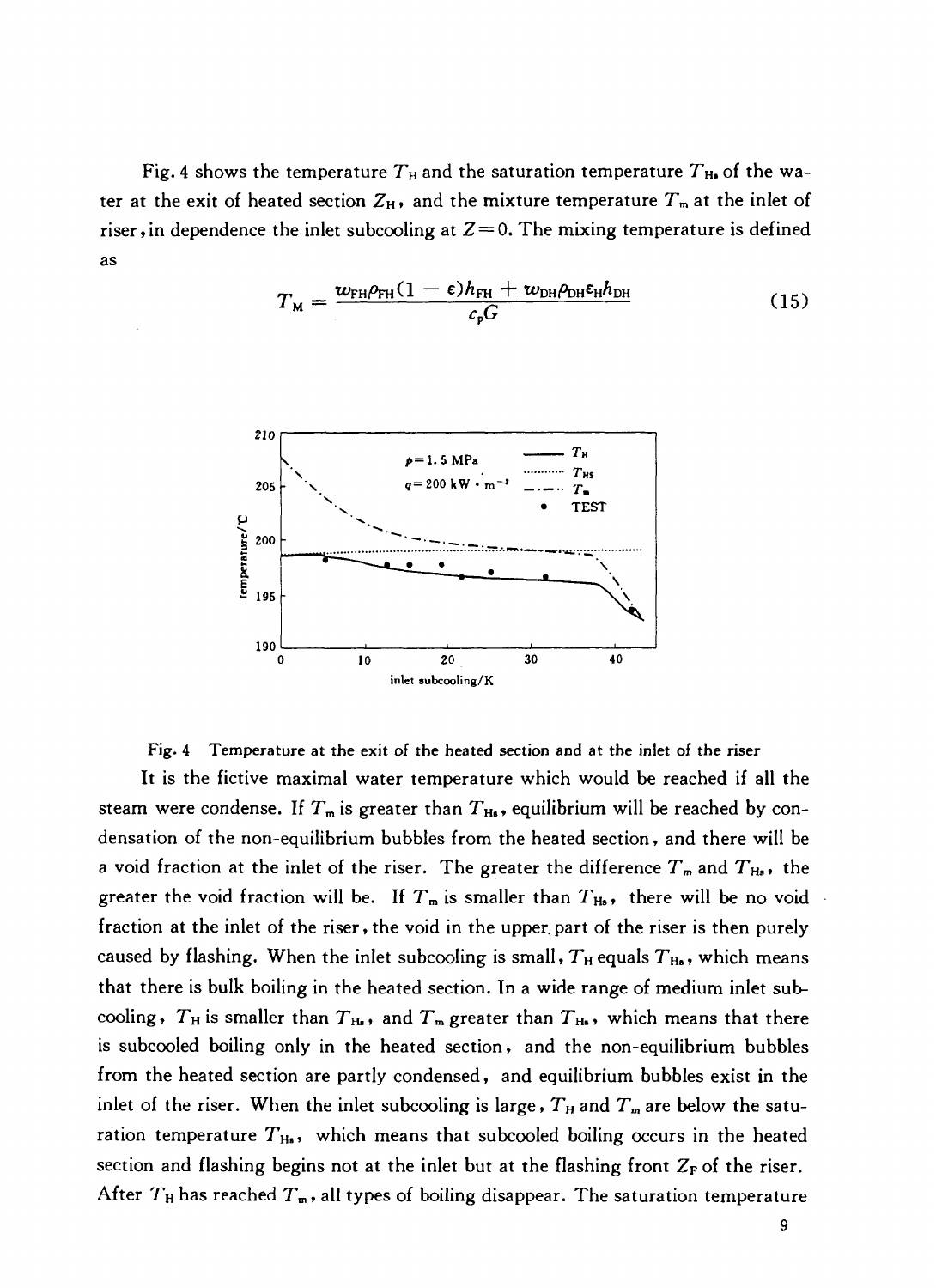at the exit of the riser is  $T_{k0} = 198.3$  C, and the maximal temperature  $T_{H_0} =$ 199. 0°C. The difference  $(\Delta T_{Hks})$  between  $T_{Hs}$  and  $T_{k0}$  is a measure for the flashing ability. The difference  $\Delta h_{HK} = c_A \Delta T_{Hks}$  of the saturation enthalpies of water between inlet and exit of the riser will determine the conversion of a part of the water into steam.

Fig. 5 shows the void fraction at inlet and exit of the riser in dependence on the inlet subcooling. The difference between  $\epsilon_{K3}$  and  $\epsilon_K$  is the flashing void fraction. For small  $\Delta T$ , the flashing void fraction is small, because, firstly, in this case  $T_{\text{H}_8}$ , namely  $\Delta T_{Hks}$  is low (see Fig. 4) and so the flashing ability is poor, secondly, the absolute value  $\varepsilon_K$  is high in this region, so the same amount of flashed steam quality brings less increase of void fraction. At high  $\Delta T$ , subcooled boiling begins very late, and there is no bulk boiling in the heated section. The non-equilibrium void is fully condensed at the inlet of the riser. The water temperature at the inlet of riser does not reach its saturation value after the condensation of subcooled bubbles. As the water flows up, a point (flashing front)  $Z_F$  is reached at which the water reaches its saturation temperature, and void flashing begins. The flashing void fraction reaches its maximal value when  $\epsilon_K$  becomes zero and pure flashing begins in the riser. Then the flashing void fraction decreases, because the flashing span becomes small. The saturation temperature at the exit of the riser is  $T_{k0}= 170.4 \text{ C}$ , and the maximal temperature  $T_{\text{Hs}} = 171.8 \degree \text{C}$ , so that the flashing ability is about two times greater than at 1. 5 MPa. The calculates for a system pressure of 1. 5 MPa are similar to those obtained at 0. 8 MPa. But subcooled boiling in the heated section and flashing in the riser are not so intense as 0. 8 MPa.



Fig. 5 Void fraction at inlet and exit of the riser

10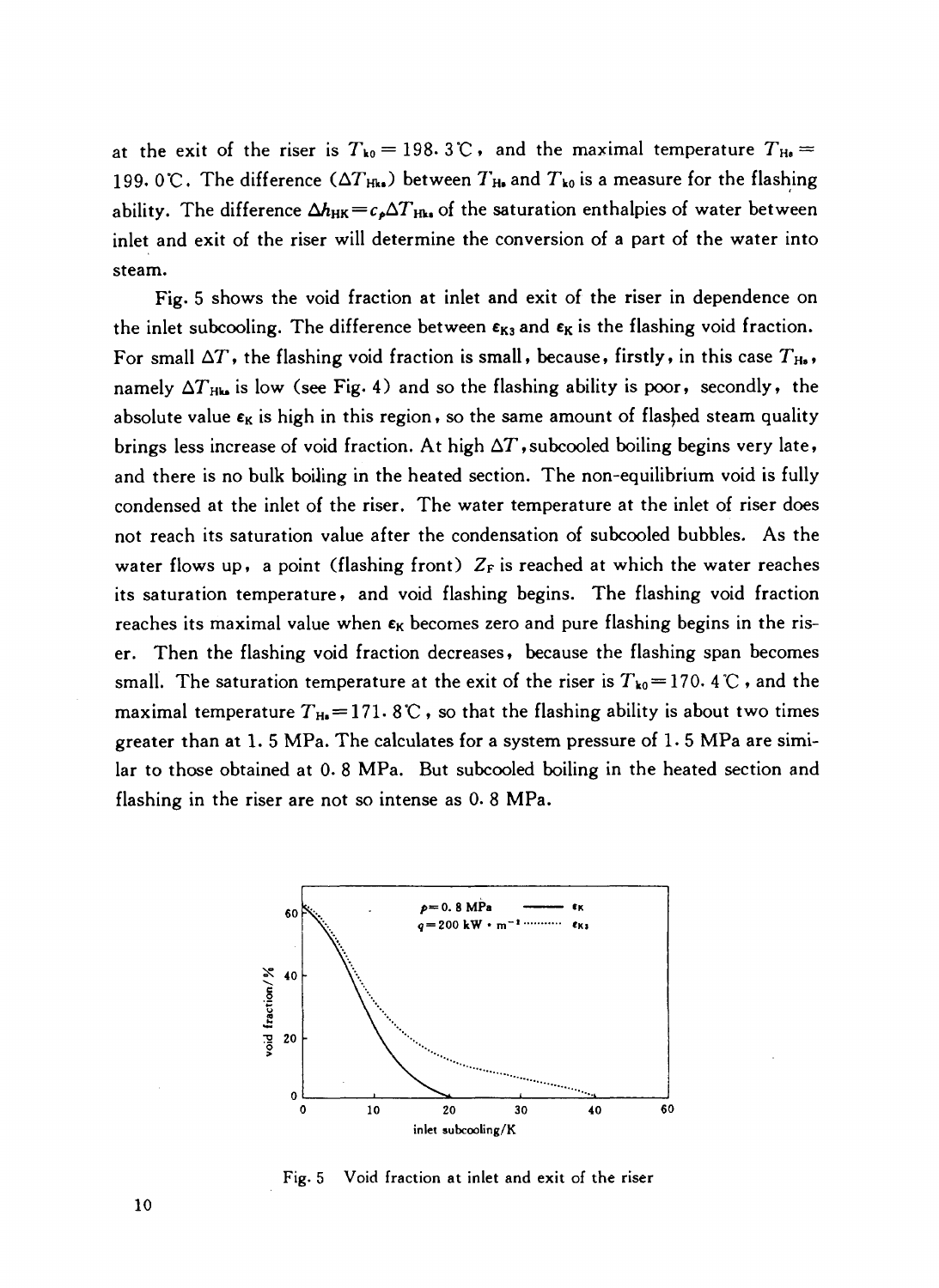# 3 RESULTS FOR DYNAMIC

Based on the results for steady state, the behavior of dynamic of the 5 MW heating reactor is investigated. The mechanism of flow oscillation is described as the following: In the case of a little decrease in the inlet flow velocity, the steam volume in heated section and riser increases with a certain delay. The growing difference in mass density between the single phase flow in the downcomer and the two-phase rising flow accelerates the natural circulation in the closed loop. Thereby the original negative perturbation in the flow velocity is gradually balanced and overbalanced , so that a positive deviation of the flow velocity results. In this way flow oscillations develop. If the excited oscillations finally die away, the system is stable, if asymptotically flow oscillations with a constant amplitude (limit cycle) remain, the system is unstable. Self sustained oscillations are favored, if changes in the pressure drop in two-and single-phase sections partially compensate each other, as a result of suitable phase lags. Fig. 6 represents calculated relative changes in the liquid velocity  $w_{\rm E}$  at the entrance of the heated section, after a short perturbation, starting at  $t=$ 0. The examples differ in the subcooling at the entrance of the heated section:  $T_s$  $-T_{\text{E}}$ ,  $T_{\text{s}}$ : saturation temperature,  $T_{\text{E}}$ : liquid temperature at  $Z=0$ . For subcoolings in the range  $0 \leq T_s - T_E \leq 14.6$  K a stable two-phase flow exists in the test loop at system pressure of 1.5 MPa and a heat flux of 200 kW/m<sup>2</sup>.

Correspondingly, at a subcooling of 14. 0 K the oscillation amplitudes decay. The amplitude ratio of consecutive oscillations, the decay ratio  $Y_{i+1}/Y_i$  (Fig. 6), is a measure of the flow stability. If the inlet subcooling is increased to 14. 6 K the decay ratio approaches 1. Using this criterion, the stability boundary can be determined from the analysis of the non-linear system in the time domain. A measure of the instability is the amplitude of the limit cycle. For instance, an increase of the inlet subcooling from 14.6 K to 14.8 K results in an increase of the oscillation amplitude from *3%* to 11% (Fig. 6). At high subcoolings a stable single-phase flow exists. So, if we continue to increase the subcooling in the instability region, a second stability boundary is reached. According to the calculating model this upper boundary is close  $T_s - T_E = 26$  K. The analysis shows that for the instability range of 14. 6 K $\leq T_s - T_E \leq 26$  K only non-equilibrium boiling occurs in the heated section; the saturation temperature is never reached at  $Z_H$ . The increase of the volumetric steam fraction by void flashing can be traced in Fig. 7 through several sub-zones of the riser. The propagation of the density wave in the riser is evident from the time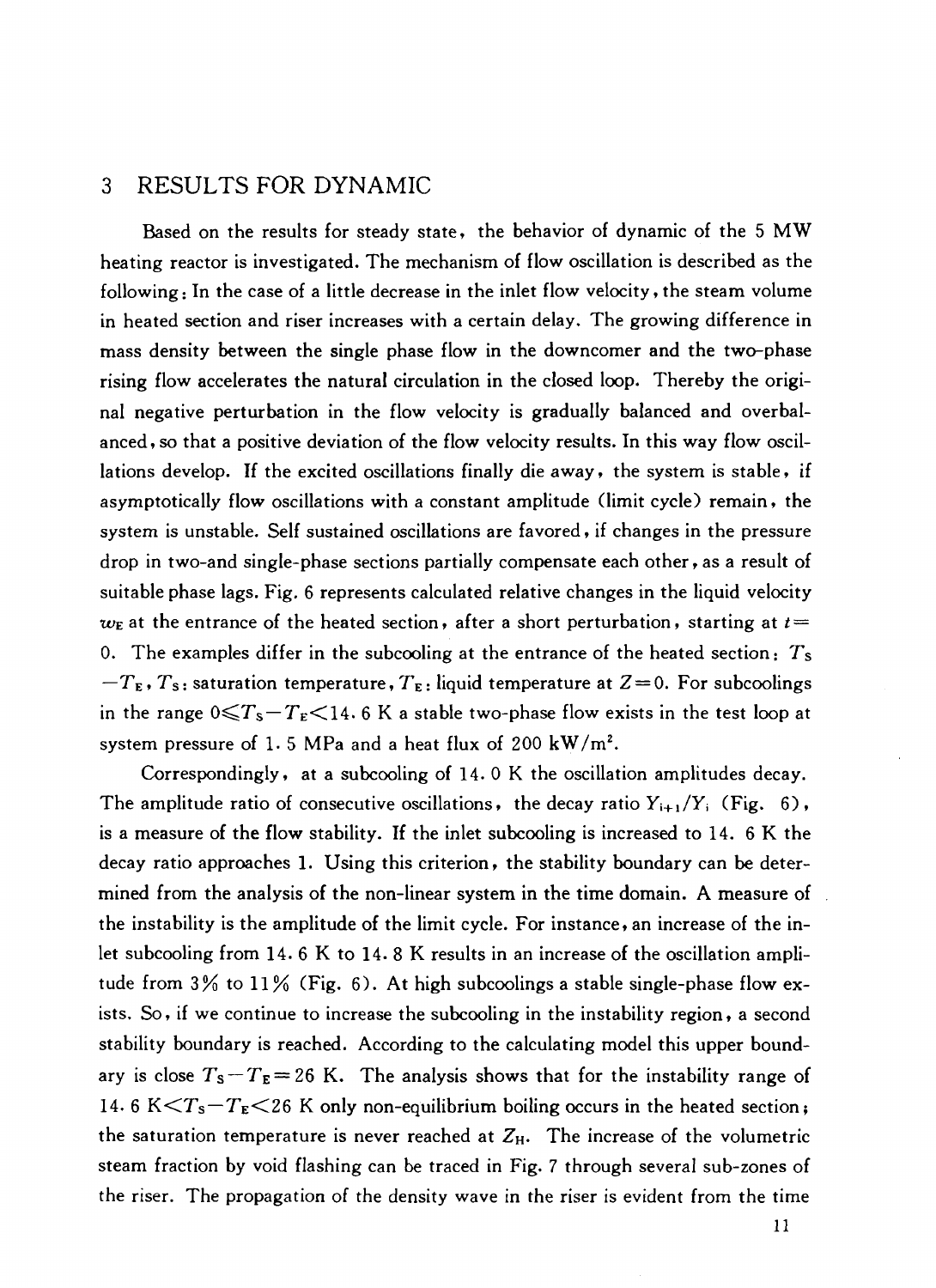lag between amplitude maxima in consecutive zones. It depends on the velocity of the steam. The analysis of one-and two-phase flow pressure drop changes close to the lower and upper stability boundary confirms that self-sustained oscillations are related to a 180 degree lag, Fig. 8. In spite of great differences in the absolute oneand two-phase pressure losses  $(\Delta p_{1ph} = 3360 \text{ Pa}$ ,  $\Delta p_{2ph} = 22837 \text{ Pa})$ , the amplitudes of the pressure drop oscillations are nearly equal. They oscillate in counter-phase, the absolute change of the total pressure drop during the mass flow oscillations is close to zero. This "zero-pressure-drop" is the main cause for the instability.



Fig. 6 Relative oscillation amplitudes of the inlet velocity  $w_{\text{E}}$  for different inlet subcoolings  $p=1.5$  MPa,  $q=1$  kW/m<sup>2</sup>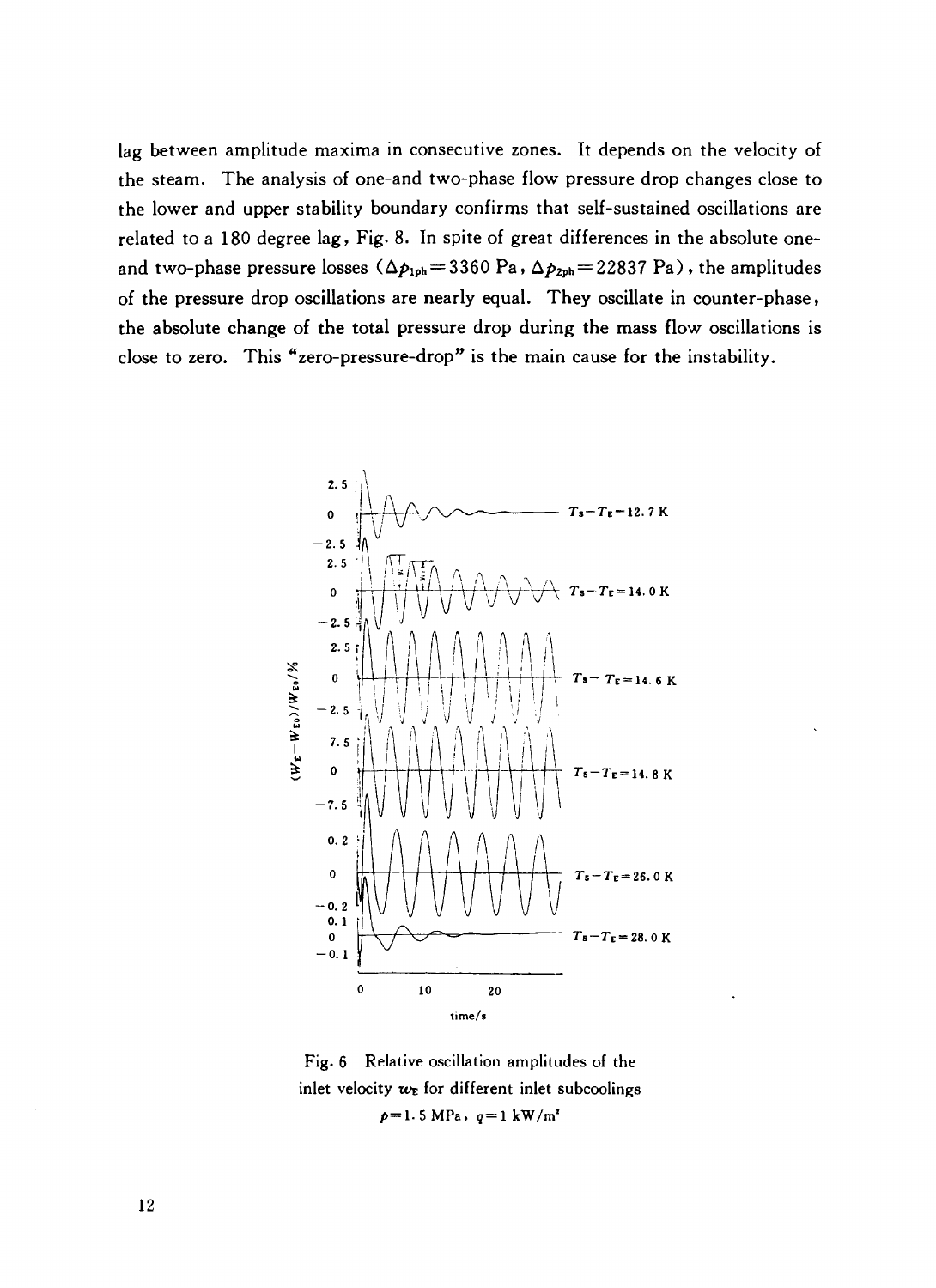

Fig. 7 Void fraction in three sub-zones of the riser, close to the lower and upper stability boundary  $p=1.5$  MPa,  $q=1$  kW/m<sup>2</sup>



Fig. 8 Pressure drop changes in the one-and two-phase regions, close to the lower and upper stability boundary  $p=1.5$  MPa,  $q=1$  kW/m<sup>2</sup>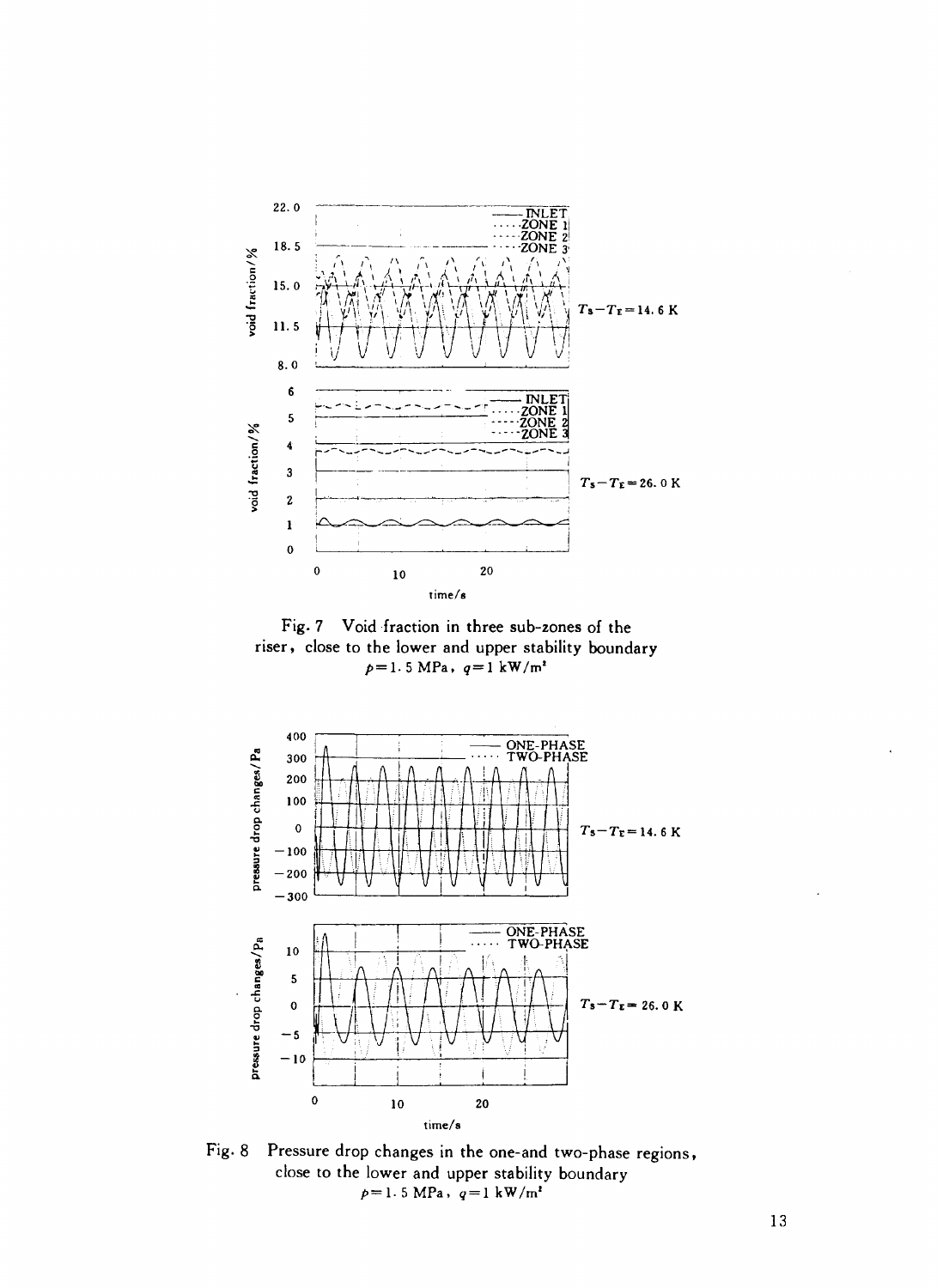The main control parameters of a heating reactor with natural circulation are power and subcooling. Therefore, experimental and theoretical data on flow instability are provided in power-subcooling stability maps. Fig. 9 displays the calculated stability map of the INET test loop HTRL-5 at a system pressure of 1. 5 MPa, and six results of experimental tests for comparison. In accordance with the oscillation phenomena in Fig. 6 (at a heat flux of 200 kW/m<sup>2</sup>), there are two stability boundaries, dividing the (heat flux, subcooling) stability map in three regions: The stable single-phase and deep subcooled boiling flow region A, the unstable two-phase flow region B, characterized by coupled flashing-density wave oscillations, and the stable two-phase flow region C. The upper boundary limits essentially the single-phase operation of a heating reactor, the lower boundary limits the two-phase operation.



Fig. 9 Stability map of the test loop HRTL-5  $p=1.5 \text{ MPa}$ 

The two calculating models NCBF and N0B0 have been applied to evaluate the lower stability boundary. Fig. 9 indices that NCBF is in better agreement with experiment than N0B0. The upper stability boundary in the deep subcooled boiling flow region can be predicted by NCBF only.

# 4 CONCLUSION

At low steam quality and low system pressure, natural circulation is dominated by non-equilibrium boiling and void flashing. A calculating model has been developed to study the thermohydraulic characteristic of nuclear heating reactor, and the mechanism of self-sustained flow oscillations in this regime.

The flashing ability increases with increasing length of the riser, and decreases with increasing system pressure. For a system with short heated section, long riser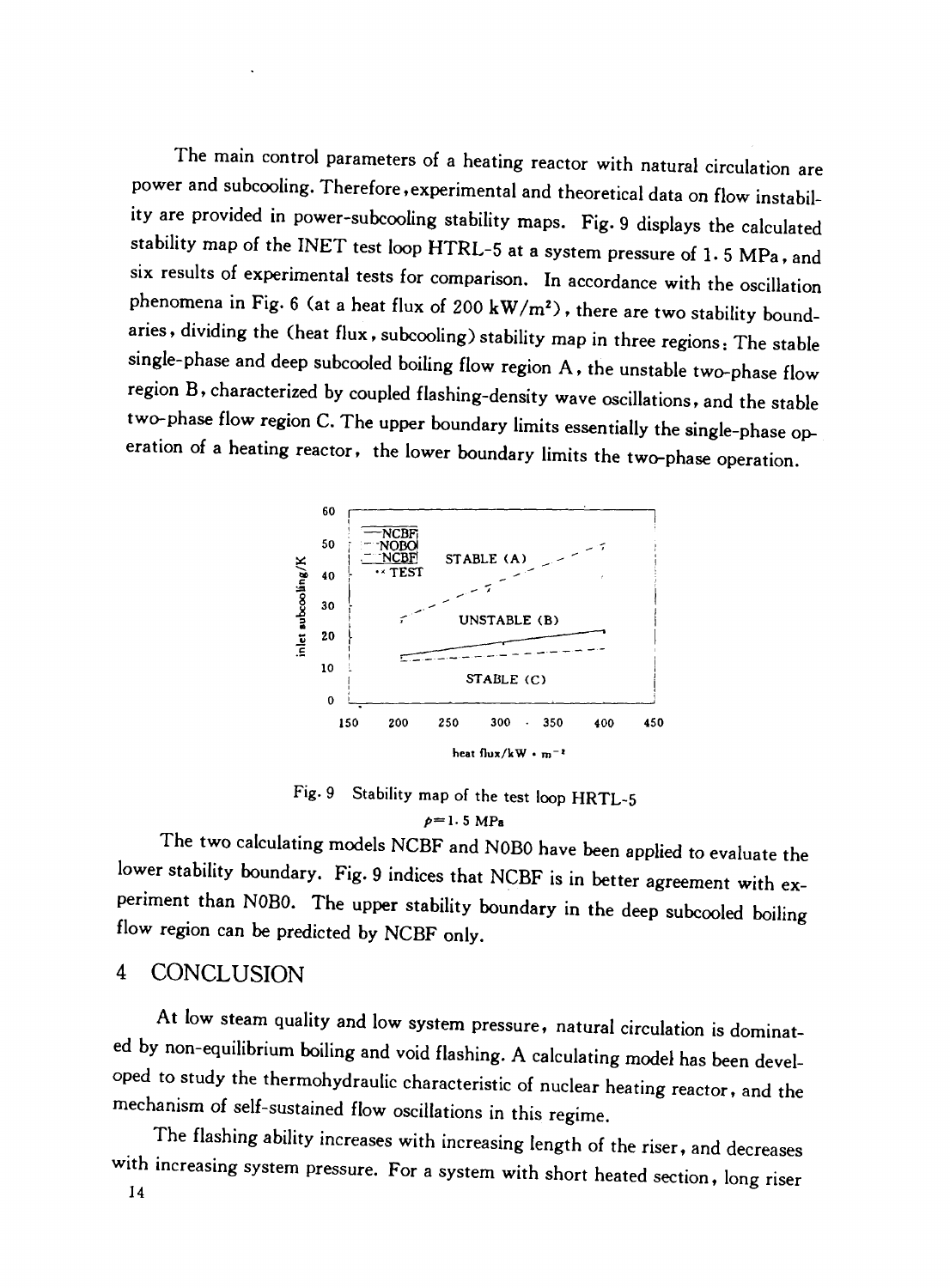and low pressure, there is almost no void fraction in the heated section, but a large void fraction is in the riser. So the mass flow rate can be rather high. Evaluated stability boundaries for the INET test loop HTRL-5 can be verified in good agreement with experimental test results.

#### **REFERENCES**

- 1 Wang D Z, Ma C W, Dong D, Ling J G. A-5 WM nuclear heating reactor. Trans. Am. Nucl. Soc. , 1990, 61, suppl. 1, p. 468
- 2 Maroti L. Distribution of Void Fraction in Subcooled Boiling. Nucl. Technology, 1977, 34: 8
- 3 Zuber N, Findlay J A. Average Volumetric Concentration in Two-phase Flow Systems. Trans, of the ASME, 1965, 87: 453

# LIST OF SYMBOL

- *A* flow area
- $C_0$  distribution parameter in Drift-Model
- *cp* specific heat capacity at constant pressure
- *G* mass flux
- *g* acceleration of gravity
- *h* specific enthalpy
- *p* pressure
- *q* heat flux
- $Q_c$  heat condensed from subcooled vapor to water  $(W/m)$
- *Rn* radius of subcooled steam bubble
- r latent heat
- *T* temperature ("C )
- $\Delta T$  inlet subcooling  $(T_{\bullet}-T_{\rm E})$
- *t* time
- *U* perimeter of heated rods
- $V_{\rm di}$  relative velocity in Drift-Model
- *xv* velocity
- *z* running distance above inlet of heated section
- $\psi$  fraction of heat-generated vapor at surface of heated rod
- *p* density

# **SUBSCRIPTS**

D vapor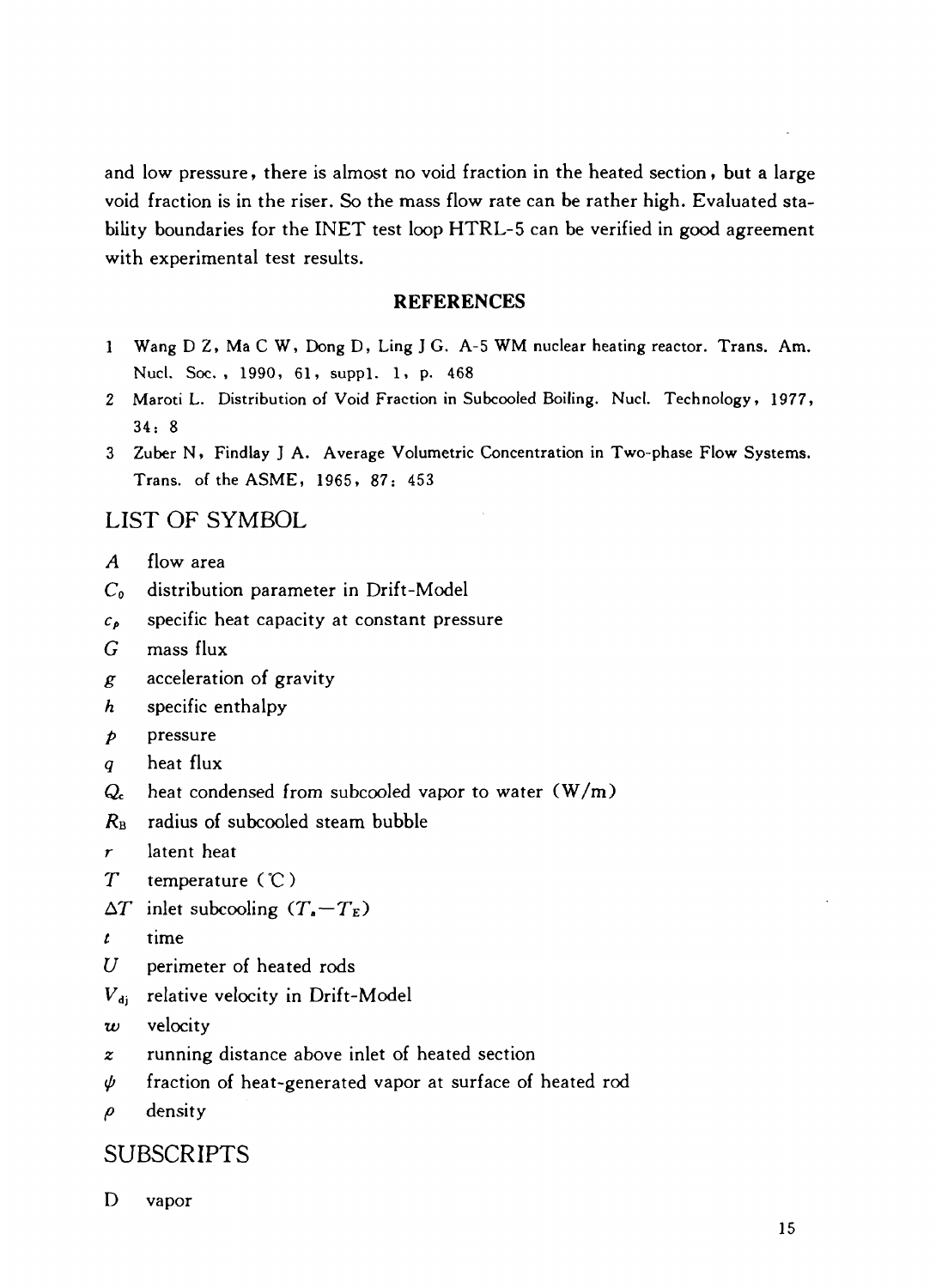- F water of flashing front
- FD difference between vapor and water properties
- $f$  resistance
- *g* gravity
- H exit position of heated section
- HK difference between inlet and exit of riser
- K riser
- Ki subsection i of riser
- 1 local
- m mixing
- N net vapor generating point (subcooled boiling front)
- S bulk boiling front
- s saturated condition
- W wall of heated rods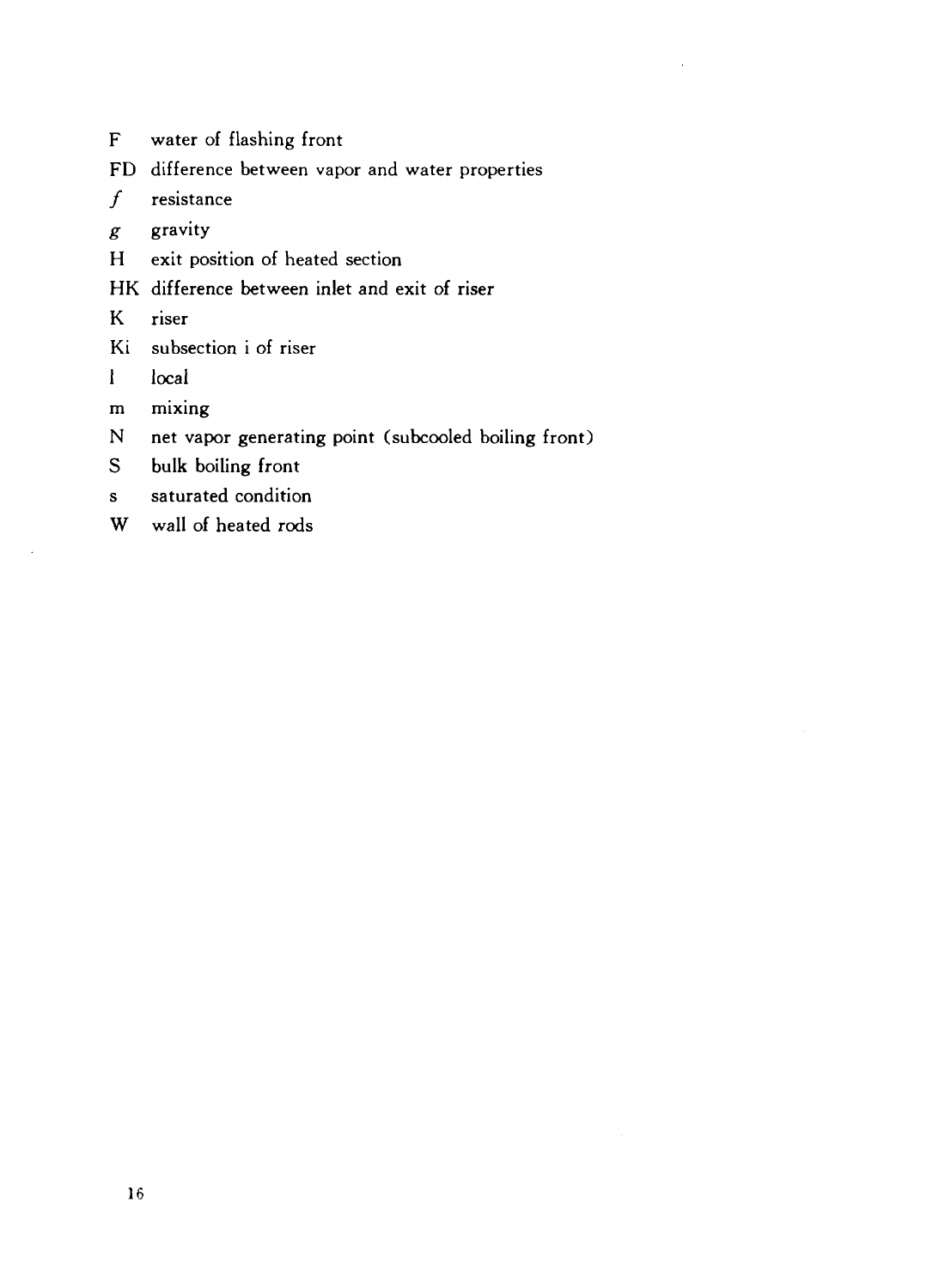#### 图书在版编目 (CIP) 数据

中国核科技报告 CNIC-01165, TSHUNE-0080: 低温 核供热堆流动特性分析/姜胜耀等著. 一北京: 原子能出版 tt, 1997. 6

ISBN 7-5022-1652-9

Ⅰ. 中… Ⅰ. 姜… ■. 核技术-研究报告-中国-英文 N. TL-2

中国版本图书馆 CIP 数据核字 (97) 第 07643 号

#### 低温核供热堆流动特性分析

#### 姜胜耀等著

#### **©原子能出版社, 1997**

#### 原子能出版社出版发行

#### 责任编辑: 孙凤春

社址: 北京市海淀区阜成路 43号 邮政编码: 100037

#### 中国核科技报告编辑部排版

#### 核科学技术情报研究所印刷

开本 787×1092 1/16 · 印张 1 · 字数 14 千字

1997年6月北京第一版·1997年6月北京第一次印刷